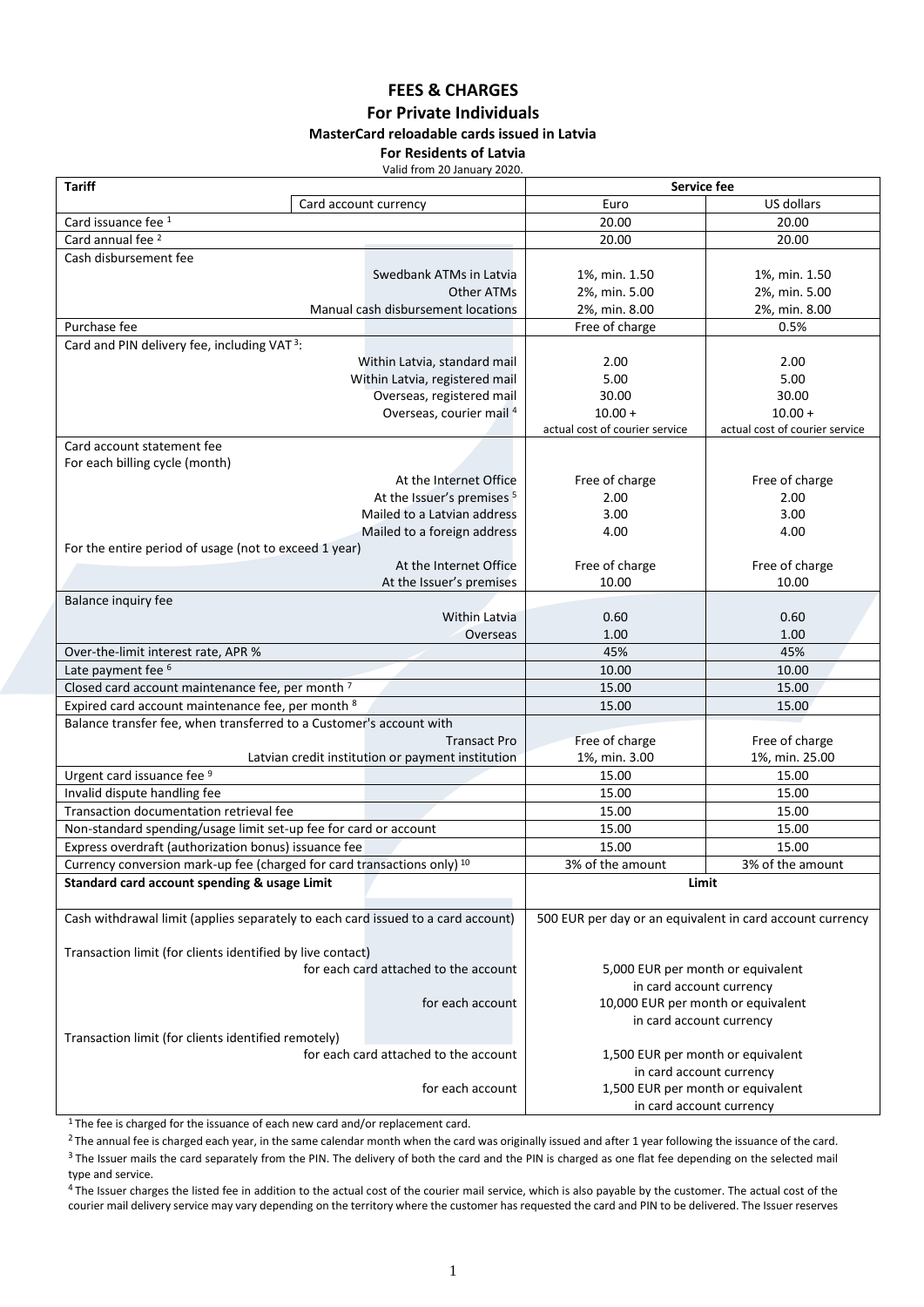the right to choose a courier service provider, as well as the media that the Issuer uses to 1) communicate the actual cost of the courier delivery service to the customer and 2) agree on the means of payment of the service fee.

<sup>5</sup> Private individual cardholders (excluding individual entrepreneurs) without access to internet and the Internet Office are entitled to a free-of-charge monthly card account statement that may be issued once a month upon the cardholder's request and must be collected at the Issuer's premises.

<sup>6</sup> Late payment fee applies and is charged when an amount, for which a card account has been overdrawn (whether with or without the Issuer's authorization), is not repaid to and received by the Issuer on or before the last day of the current billing cycle (month). Late payment fee also applies when a minimum amount, required to pay back a line of credit, has not been received by the Issuer on or before the last day of the grace period, if any, as specified in the cardholder agreement or otherwise agreed between the customer and the Issuer.

<sup>7</sup> The fee starts to apply and is first charged after 1 month following the date when a customer submitted a written request to close the last card attached to the customer's card account if the account is not used for other services. Thereafter the fee recurs and is charged once a month until the card account reaches a nil balance.

<sup>8</sup> The fee starts to apply and is first charged 6 months after the card has expired. Thereafter the fee recurs and is charged once a month until the card account reaches a nil balance if the account is not used for other services.

<sup>9</sup> The fee is charged as a surcharge to the card issuance fee and applies to newly issued cards, renewed and replacement cards. The card is produced and issued within 2 hours after all required documentation has been received by the Issuer. The card can be collected at the Issuer's head office at 10 Ropažu Street (12th floor), Riga, Latvia.

 $10$  The fee applies when a card transaction is made in a currency other than the card account currency.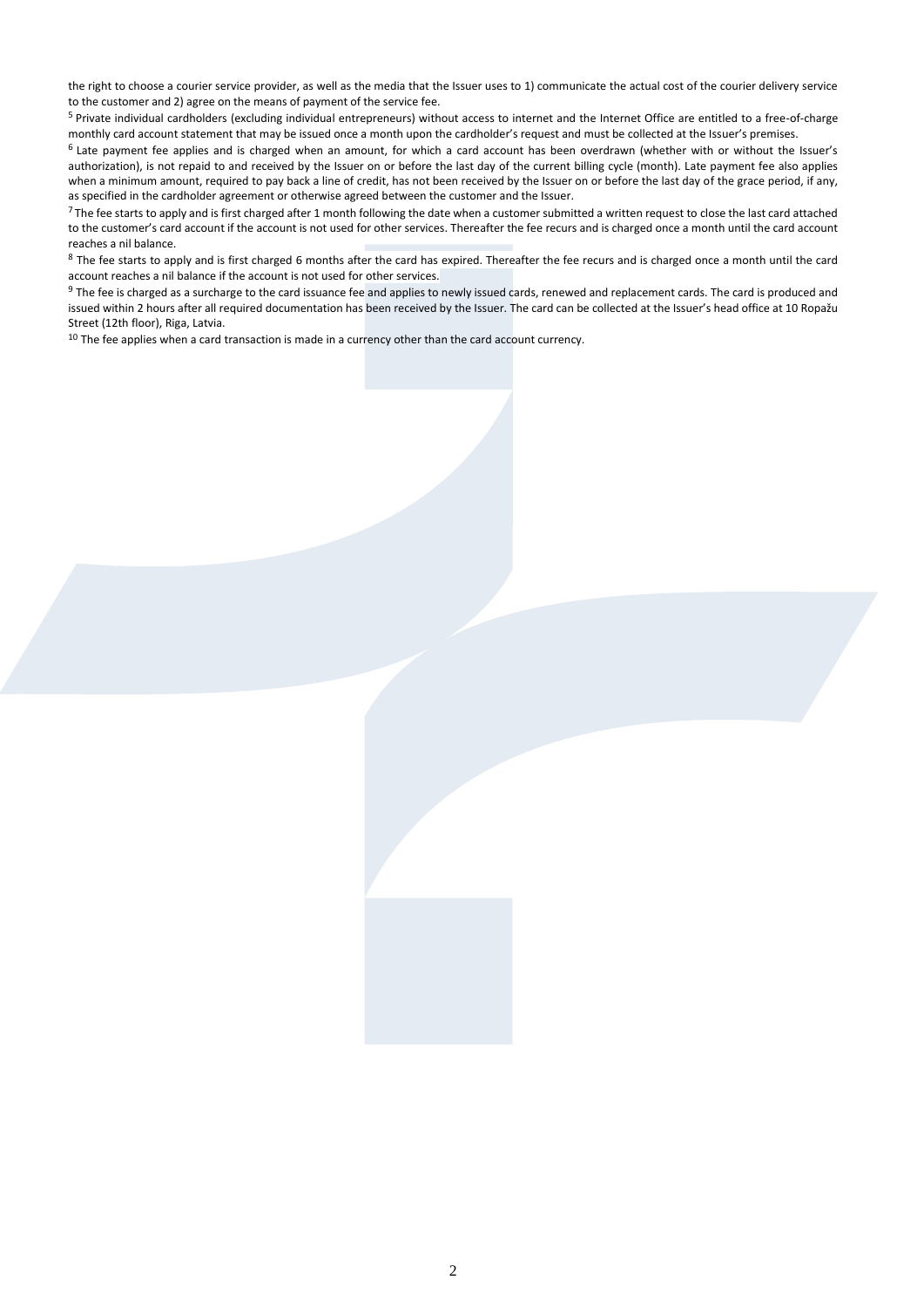#### **MasterCard reloadable cards issued in Latvia**

**For Non-residents of Latvia**

Valid from20 January 2020.

| <b>Tariff</b>                                                                      |                                                   | Service fee                                                   |                                  |
|------------------------------------------------------------------------------------|---------------------------------------------------|---------------------------------------------------------------|----------------------------------|
|                                                                                    | Card account currency                             | Euro                                                          | US dollars                       |
| Card issuance fee 1                                                                |                                                   | 35.00                                                         | 35.00                            |
| Card annual fee <sup>2</sup>                                                       |                                                   | 35.00                                                         | 35.00                            |
| Cash disbursement fee                                                              |                                                   |                                                               |                                  |
|                                                                                    | <b>ATMs</b>                                       | 2%, min. 5.00                                                 | 2%, min. 5.00                    |
|                                                                                    | Manual cash disbursement locations                | 2%, min. 8.00                                                 | 2%, min. 8.00                    |
| Purchase fee                                                                       |                                                   | 0.5%                                                          | 0.5%                             |
| Card account replenishment fee, % of the deposited amount <sup>3</sup>             |                                                   | 0.5%                                                          | 0.5%                             |
| Card and PIN delivery fee, including VAT <sup>4</sup> :                            |                                                   |                                                               |                                  |
|                                                                                    | Within Latvia, standard mail                      | 2.00                                                          | 2.00                             |
|                                                                                    | Within Latvia, registered mail                    | 5.00                                                          | 5.00                             |
|                                                                                    | Overseas, registered mail                         | 30.00                                                         | 30.00                            |
|                                                                                    | Overseas, courier mail 5                          | $10.00 + actual cost of courier$                              | $10.00 + actual cost of courier$ |
|                                                                                    |                                                   | service                                                       | service                          |
| Card account statement fee                                                         |                                                   |                                                               |                                  |
| For each billing cycle (month)                                                     |                                                   |                                                               |                                  |
|                                                                                    | At the Internet Office                            | Free of charge                                                | Free of charge                   |
|                                                                                    | At the Issuer's premises <sup>6</sup>             | 3.00                                                          | 3.00                             |
|                                                                                    | Mailed to a Latvian address                       | 4.50<br>6.00                                                  | 4.50<br>6.00                     |
|                                                                                    | Mailed to a foreign address                       |                                                               |                                  |
| For the entire period of usage (not to exceed 1 year)                              | At the Internet Office                            | Free of charge                                                | Free of charge                   |
|                                                                                    | At the Issuer's premises                          | 15.00                                                         | 15.00                            |
|                                                                                    | Mailed to a foreign address                       | 20.00                                                         | 20.00                            |
| Balance inquiry fee                                                                |                                                   | 1.00                                                          | 1.00                             |
| Declined transaction handling fee 7                                                |                                                   | 1.00                                                          | 1.00                             |
| Over-the-limit interest rate, APR %                                                |                                                   | 45%                                                           | 45%                              |
| Late payment fee 8                                                                 |                                                   | 10.00                                                         | 10.00                            |
| Inactive Card maintenance fee, per month <sup>9</sup>                              |                                                   | 2.00                                                          | 2.00                             |
| Closed card account maintenance fee, per month 10                                  |                                                   | 15.00                                                         | 15.00                            |
| Expired card account maintenance fee, per month 11                                 |                                                   | 15.00                                                         | 15.00                            |
| Balance transfer fee, when transferred to a Customer's account with                |                                                   |                                                               |                                  |
|                                                                                    | <b>Transact Pro</b>                               | Free of charge                                                | Free of charge                   |
|                                                                                    | Latvian credit institution or payment institution | 1%, min. 3.00                                                 | 1%, min. 25.00                   |
| Urgent card issuance fee 12                                                        |                                                   | 20.00                                                         | 20.00                            |
| Invalid dispute handling fee                                                       |                                                   | 20.00                                                         | 20.00                            |
| Transaction documentation retrieval fee                                            |                                                   | 15.00                                                         | 15.00                            |
| Non-standard spending/usage limit set-up fee for card or account                   |                                                   | 20.00                                                         | 20.00                            |
| Express overdraft (authorization bonus) issuance fee                               |                                                   | 20.00                                                         | 20.00                            |
| Currency conversion mark-up fee (charged for card transactions only) <sup>13</sup> |                                                   | 3% of the amount                                              | 3% of the amount                 |
| Standard card account spending & usage Limit                                       |                                                   | Limit                                                         |                                  |
|                                                                                    |                                                   |                                                               |                                  |
| Cash withdrawal limit (applies separately to each card issued to a card account)   |                                                   | 500 EUR per day or an equivalent in card account currency     |                                  |
| Transaction limit (for clients identified by live contact)                         |                                                   |                                                               |                                  |
|                                                                                    | for each card attached to the account             | 5,000 EUR per month or equivalent in card account             |                                  |
|                                                                                    |                                                   | currency                                                      |                                  |
|                                                                                    | for each account                                  | 10,000 EUR per month or equivalent in card account            |                                  |
|                                                                                    |                                                   | currency                                                      |                                  |
| Transaction limit (for clients identified remotely)                                |                                                   |                                                               |                                  |
| for each card attached to the account                                              |                                                   | 1,500 EUR per month or equivalent in card account             |                                  |
| for each account                                                                   |                                                   | currency<br>1,500 EUR per month or equivalent in card account |                                  |
|                                                                                    |                                                   | currency                                                      |                                  |

 $1$ The fee is charged for the issuance of each new card and/or replacement card.

<sup>2</sup>The annual fee is charged each year, in the same calendar month when the card was originally issued and after 1 year following the issuance of the card. <sup>3</sup>The fee does not apply to incoming payments (reloads, deposits) made with the sole purpose of paying the Issuer's fees, penalties, interest or any other applicable Issuer's charges, provided that the payment originator has clearly indicated the corresponding purpose of their payment (reload, deposit) and the amount of such payment or a part thereof, which is to be used for paying the aforementioned charges, is sufficient and may be withheld from the total amount of a single payment (reload or deposit).

<sup>4</sup> The Issuer mails the card separately from the PIN. The delivery of both the card and the PIN is charged as one flat fee depending on the selected mail type and service.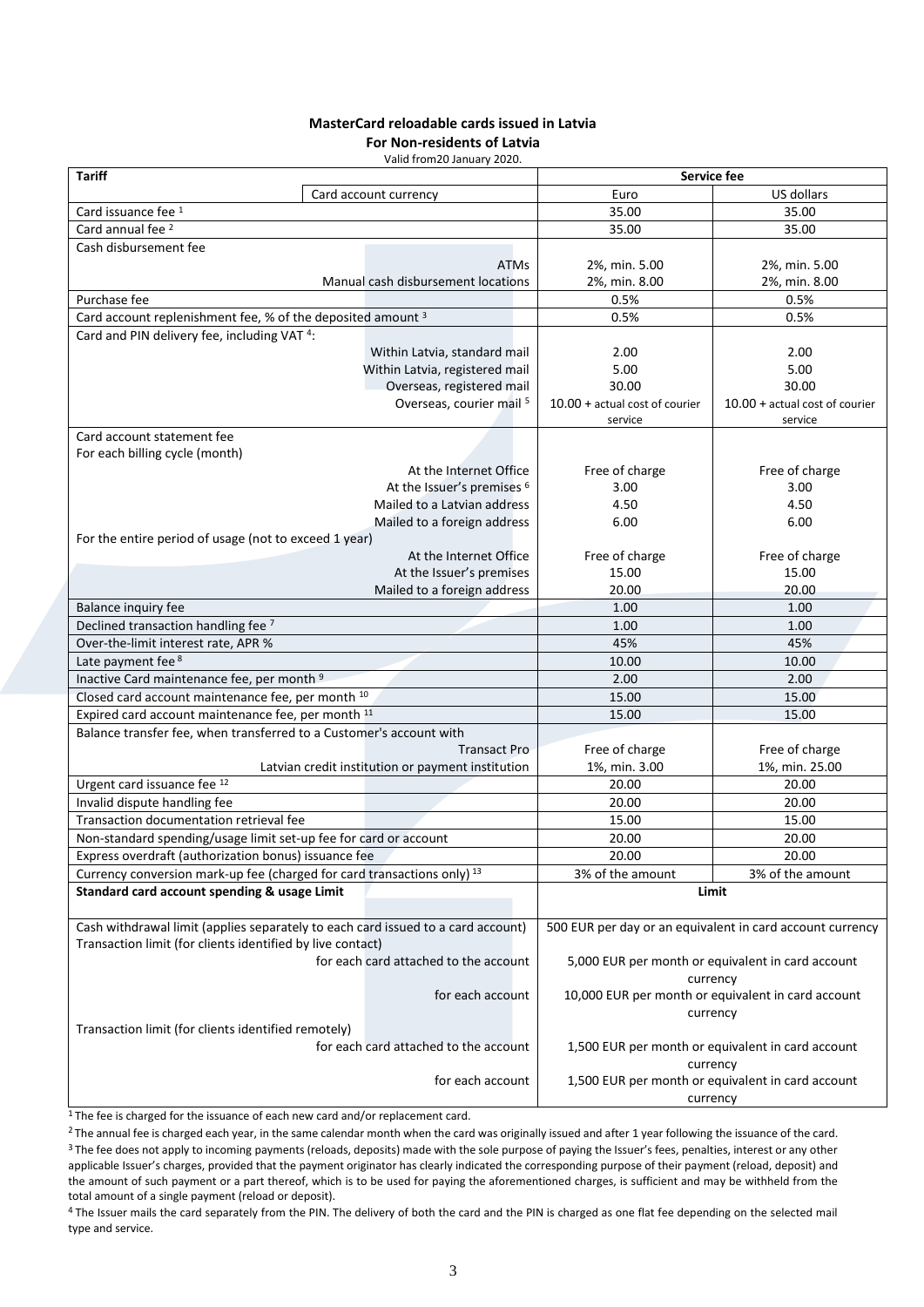<sup>5</sup> The Issuer charges the listed fee in addition to the actual cost of the courier mail service, which is also payable by the customer. The actual cost of the courier mail delivery service may vary depending on the territory where the customer has requested the card and PIN to be delivered. The Issuer reserves the right to choose a courier service provider, as well as the media that the Issuer uses to 1) communicate the actual cost of the courier delivery service to the customer and 2) agree on the means of payment of the service fee.

<sup>6</sup> Private individual cardholders that are residents of EU member states (excluding individual entrepreneurs) without access to internet and the Internet Office are entitled to a free-of-charge monthly card account statement that may be issued once a month upon the cardholder's request and must be collected at the Issuer's premises.

<sup>7</sup> The fee is charged for handling of card transactions that have been declined by the Issuer pursuant to SIA Transact Pro Card usage Terms and Conditions, including, but not limited to, transactions that have been declined due to insufficient funds available on a card account at the time of the attempted transaction.

8 Late payment fee applies and is charged when an amount, for which a card account has been overdrawn (whether with or without the Issuer's authorization), is not repaid to and received by the Issuer on or before the last day of the current billing cycle (month). Late payment fee also applies when a minimum amount, required to pay back a line of credit, has not been received by the Issuer on or before the last day of the grace period, if any, as specified in the cardholder agreement or otherwise agreed between the customer and the Issuer.

<sup>9</sup>Inactive Card is any card, which has not been used to make card transactions during current billing cycle (month).

 $10$  The fee starts to apply and is first charged after 1 month following the date when a customer submitted a written request to close the last card attached to the customer's card account if the account is not used for other services. Thereafter the fee recurs and is charged once a month until the card account reaches a nil balance.

<sup>11</sup> The fee starts to apply and is first charged 6 months after the card has expired. Thereafter the fee recurs and is charged once a month until the card account reaches a nil balance if the account is not used for other services.

<sup>12</sup> The fee is charged as a surcharge to the card issuance fee and applies to newly issued cards, renewed and replacement cards. The card is produced and issued within 2 hours after all required documentation has been received by the Issuer. The card can be collected at the Issuer's head office at 10 Ropažu Street (12th floor), Riga, Latvia.

<sup>13</sup> The fee applies when a card transaction is made in a currency other than the card account currency.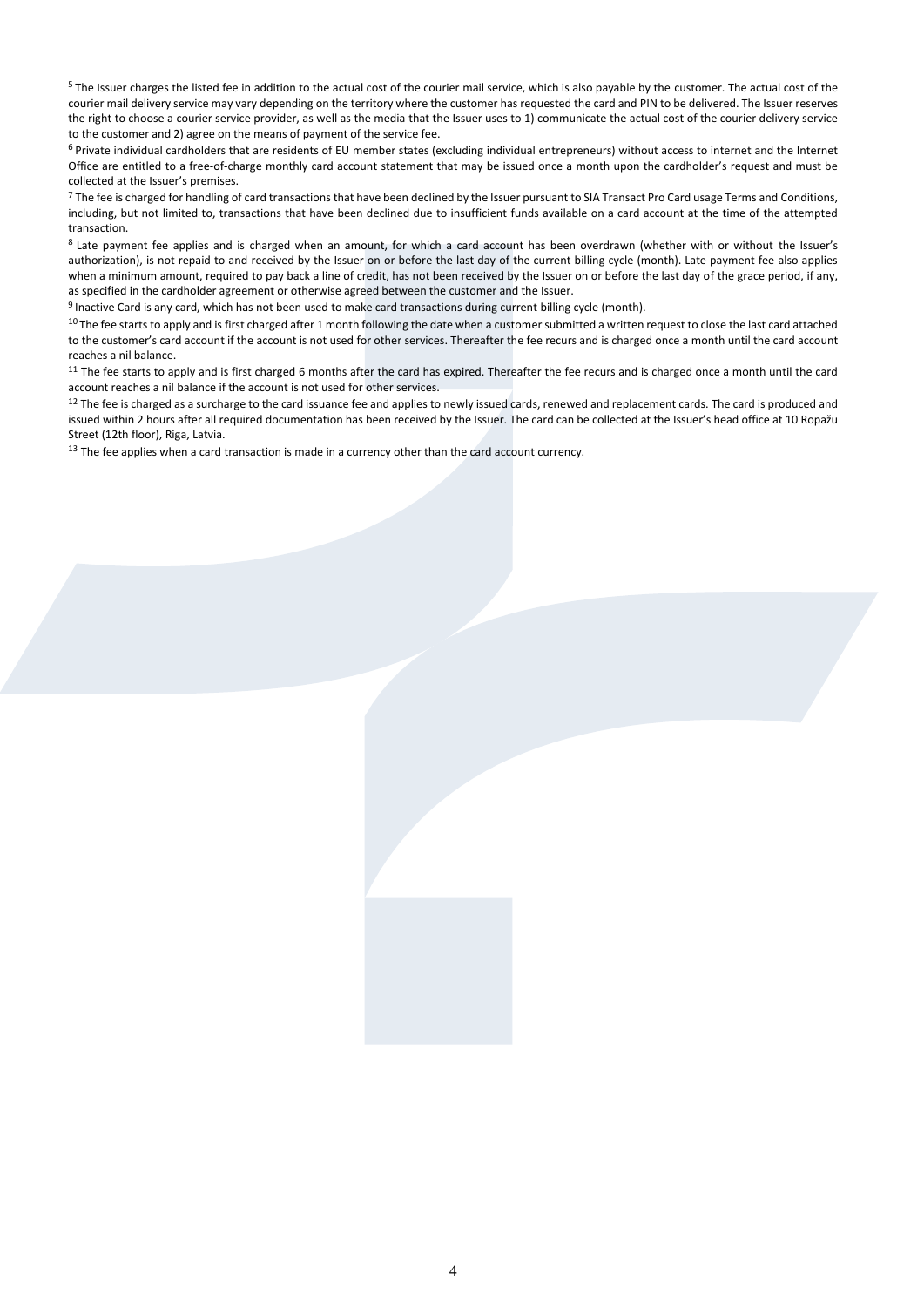## **FEES & CHARGES For Corporate Entities and Individual Entrepreneurs MasterCard reloadable cards issued in Latvia**

### **For Residents of Latvia**

Valid from 2 December 2019.

| <b>Tariff</b>                                                                    |  | Service fee                                                     |                                  |                                                      |
|----------------------------------------------------------------------------------|--|-----------------------------------------------------------------|----------------------------------|------------------------------------------------------|
|                                                                                  |  | Card account currency                                           | Euro                             | US dollars                                           |
| Card issuance fee 1                                                              |  | 30.00                                                           | 35.00                            |                                                      |
| Card annual fee <sup>2</sup>                                                     |  |                                                                 | 30.00                            | 35.00                                                |
| Cash disbursement fee                                                            |  |                                                                 |                                  |                                                      |
|                                                                                  |  | Swedbank ATMs in Latvia                                         | 2%, min. 3.00                    | 2%, min. 3.00                                        |
|                                                                                  |  | Other ATMs                                                      | 2%, min. 5.00                    | 2%, min. 5.00                                        |
|                                                                                  |  | Manual cash disbursement locations                              | 2%, min. 8.00                    | 2%, min. 8.00                                        |
| Purchase fee                                                                     |  |                                                                 | Free of charge                   | 0.5%                                                 |
| Card and PIN delivery fee <sup>3</sup> , including VAT:                          |  |                                                                 |                                  |                                                      |
|                                                                                  |  | Within Latvia, standard mail                                    | 4.00                             | 4.00                                                 |
|                                                                                  |  | Within Latvia, registered mail                                  | 6.00                             | 6.00                                                 |
|                                                                                  |  | Overseas, registered mail                                       | 30.00                            | 30.00                                                |
|                                                                                  |  | Overseas, courier mail 4                                        | $10.00 + actual cost of courier$ | $10.00 + actual cost of courier$                     |
|                                                                                  |  |                                                                 | service                          | service                                              |
| Card account statement fee                                                       |  |                                                                 |                                  |                                                      |
| For each billing cycle (month)                                                   |  |                                                                 |                                  |                                                      |
|                                                                                  |  | At the Internet Office                                          | Free of charge                   | Free of charge                                       |
|                                                                                  |  | At the Issuer's premises                                        | 2.00                             | 2.00                                                 |
|                                                                                  |  | Mailed to a Latvian address                                     | 3.00                             | 3.00                                                 |
|                                                                                  |  | Mailed to a foreign address                                     | 4.00                             | 4.00                                                 |
| For the entire period of usage (not to exceed 1 year)                            |  |                                                                 |                                  |                                                      |
|                                                                                  |  | At the Internet Office                                          | Free of charge                   | Free of charge                                       |
|                                                                                  |  | At the Issuer's premises                                        | 10.00                            | 10.00                                                |
| Balance inquiry fee                                                              |  |                                                                 |                                  |                                                      |
|                                                                                  |  | Within Latvia                                                   | 0.60                             | 0.60                                                 |
|                                                                                  |  | Overseas                                                        | 1.00                             | 1.00                                                 |
| Over-the-limit interest rate, APR %                                              |  |                                                                 | 45%                              | 45%                                                  |
| Late payment fee <sup>5</sup>                                                    |  | 10.00                                                           | 10.00                            |                                                      |
| Inactive Card maintenance fee, per month <sup>6</sup>                            |  | 2.00                                                            | 2.00                             |                                                      |
| Closed card account maintenance fee, per month <sup>7</sup>                      |  | 15.00                                                           | 15.00                            |                                                      |
| Expired card account maintenance fee, per month 8                                |  | 15.00                                                           | 15.00                            |                                                      |
| Balance transfer fee, when transferred to a Customer's account with              |  |                                                                 |                                  |                                                      |
|                                                                                  |  | <b>Transact Pro</b>                                             | Free of charge                   | Free of charge                                       |
|                                                                                  |  | Latvian credit institution or payment institution               | 1%, min. 3.00                    | 1%, min. 25.00                                       |
| Urgent card issuance fee 9                                                       |  |                                                                 | 20.00                            | 20.00                                                |
| Invalid dispute handling fee                                                     |  |                                                                 | 20.00                            | 20.00                                                |
| Transaction documentation retrieval fee                                          |  |                                                                 | 15.00                            | 15.00                                                |
| Non-standard spending/usage limit set-up fee for card or account                 |  |                                                                 | 20.00                            | 20.00                                                |
| Express overdraft (authorization bonus) issuance fee                             |  |                                                                 | 20.00                            | 20.00                                                |
| Currency conversion mark-up fee (charged for card transactions only) 10          |  |                                                                 | 3% of the amount                 | 3% of the amount                                     |
| Standard card account spending & usage Limit <sup>11</sup>                       |  |                                                                 |                                  | Limit                                                |
|                                                                                  |  |                                                                 |                                  |                                                      |
| Limits for clients identified by live contact                                    |  |                                                                 |                                  |                                                      |
| Cash withdrawal limit (applies separately to each card issued to a card account) |  |                                                                 |                                  |                                                      |
|                                                                                  |  | Per Day                                                         |                                  | 2,000 EUR or an equivalent in card account currency  |
|                                                                                  |  | Per Month                                                       |                                  | 10,000 EUR or an equivalent in card account currency |
| <b>Transaction limit</b>                                                         |  |                                                                 |                                  |                                                      |
|                                                                                  |  | for each card attached to the account                           |                                  | 10,000 EUR per month or equivalent in card account   |
|                                                                                  |  |                                                                 |                                  |                                                      |
|                                                                                  |  | for each account                                                | currency                         |                                                      |
|                                                                                  |  | 150,000 EUR per month or equivalent in card account<br>currency |                                  |                                                      |
| Limits for clients identified remotely                                           |  |                                                                 |                                  |                                                      |
| Cash withdrawal limit (applies separately to each card issued to a card account) |  |                                                                 |                                  | 1,000 EUR per day or an equivalent in card account   |
|                                                                                  |  |                                                                 |                                  | currency                                             |
| <b>Transaction limit</b>                                                         |  |                                                                 |                                  |                                                      |
|                                                                                  |  | for each card attached to the account                           |                                  | 1,500 EUR per month or equivalent in card account    |
|                                                                                  |  |                                                                 | currency                         |                                                      |
|                                                                                  |  | for each account                                                |                                  | 1,500 EUR per month or equivalent in card account    |
|                                                                                  |  | currency                                                        |                                  |                                                      |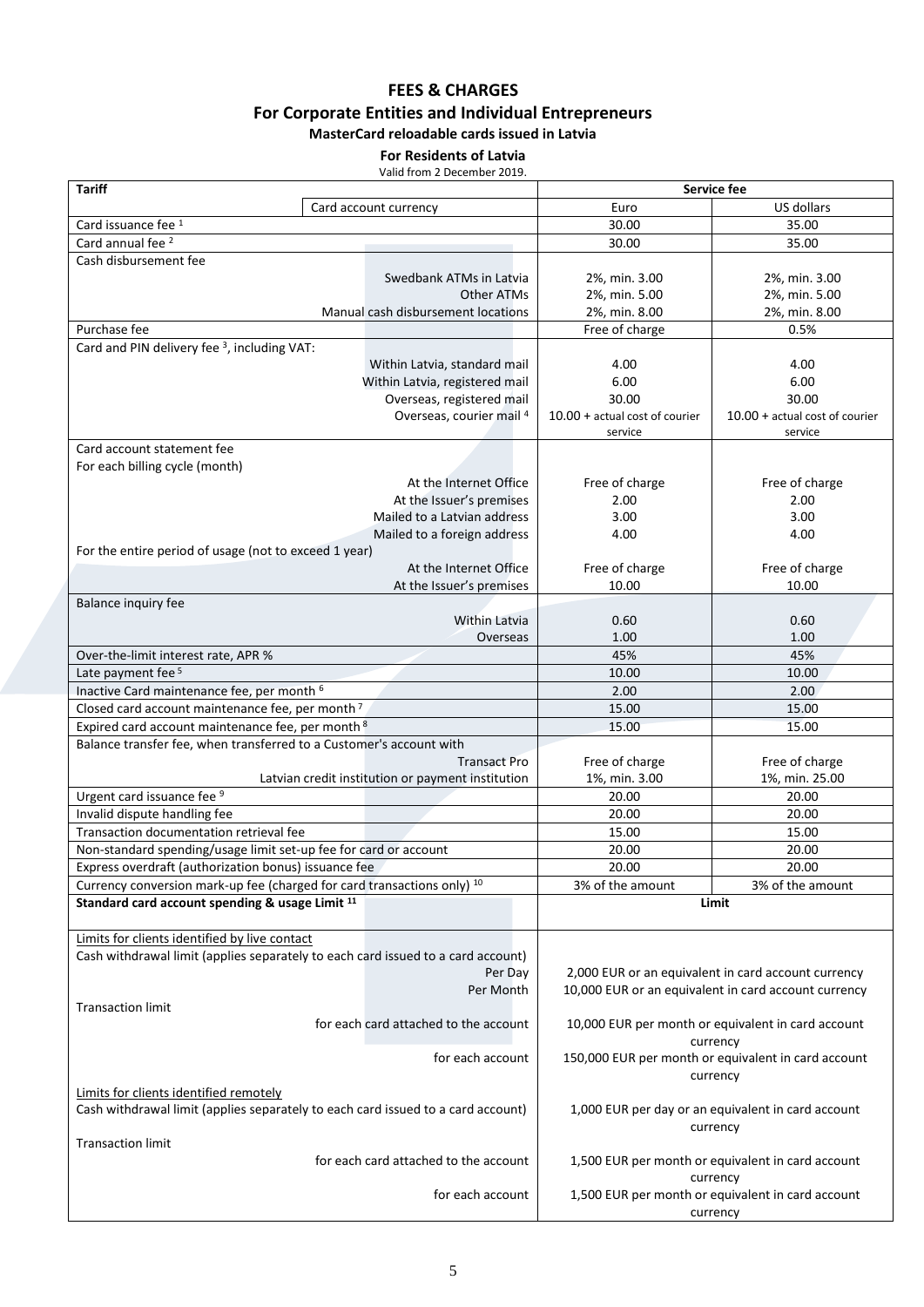$1$ The fee is charged for the issuance of each new card and/or replacement card.

<sup>2</sup>The annual fee is charged each year, in the same calendar month when the card was originally issued and after 1 year following the issuance of the card. <sup>3</sup> The Issuer mails the card separately from the PIN. The delivery of both the card and the PIN is charged as one flat fee depending on the selected mail type and service.

<sup>4</sup> The Issuer charges the listed fee in addition to the actual cost of the courier mail service, which is also payable by the customer. The actual cost of the courier mail delivery service may vary depending on the territory where the customer has requested the card and PIN to be delivered. The Issuer reserves the right to choose a courier service provider, as well as the media that the Issuer uses to 1) communicate the actual cost of the courier delivery service to the customer and 2) agree on the means of payment of the service fee.

<sup>5</sup> Late payment fee applies and is charged when an amount, for which a card account has been overdrawn (whether with or without the Issuer's authorization), is not repaid to and received by the Issuer on or before the last day of the current billing cycle (month). Late payment fee also applies when a minimum amount, required to pay back a line of credit, has not been received by the Issuer on or before the last day of the grace period, if any, as specified in the cardholder agreement or otherwise agreed between the customer and the Issuer.

<sup>6</sup> Inactive Card is any card, which has not been used to make card transactions during current billing cycle (month).

<sup>7</sup> The fee starts to apply and is first charged after 1 month following the date when a customer submitted a written request to close the last card attached to the customer's card account if the account is not used for other services. Thereafter the fee recurs and is charged once a month until the card account reaches a nil balance.

<sup>8</sup> The fee starts to apply and is first charged 6 months after the card has expired. Thereafter the fee recurs and is charged once a month until the card account reaches a nil balance if the account is not used for other services.

 $9$  The fee is charged as a surcharge to the card issuance fee and applies to newly issued cards, renewed and replacement cards. The card is produced and issued within 2 hours after all required documentation has been received by the Issuer. The card can be collected at the Issuer's head office at 10 Ropažu Street (12th floor), Riga, Latvia.

 $10$  The fee applies when a card transaction is made in a currency other than the card account currency.

 $11$  The limits that are stated in this section apply only to transactions made by payment cards that issued to corporate entities. For transactions made by payment cards that are issued to individual entrepreneurs apply the limits of private individuals.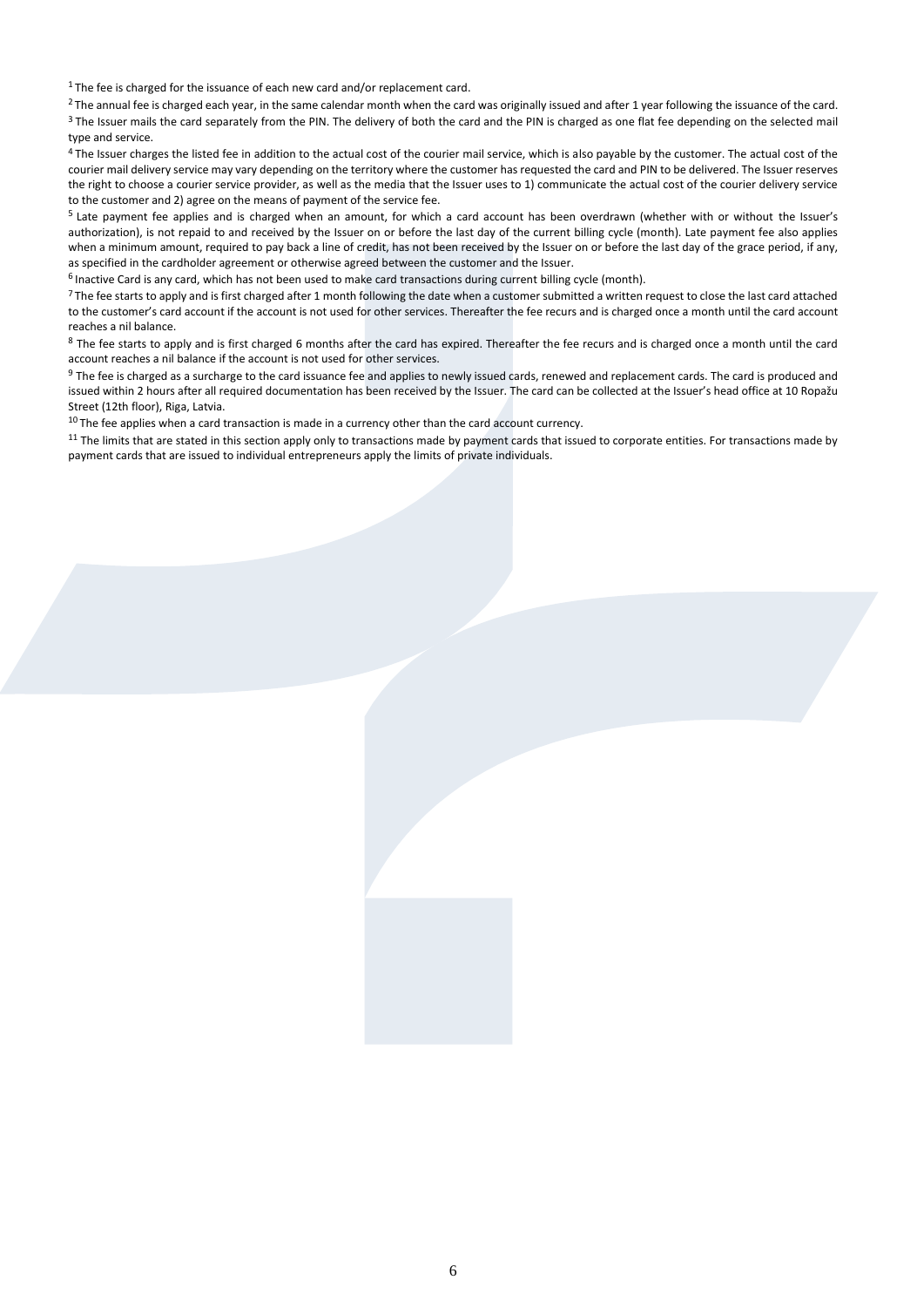# **MasterCard reloadable cards issued in Latvia**

**For Non-residents of Latvia** Valid from 20 January 2020.

| vallu II oli I zo Jahual v zozo.<br><b>Tariff</b>                                  |  | Service fee                                       |                                                    |                                                      |
|------------------------------------------------------------------------------------|--|---------------------------------------------------|----------------------------------------------------|------------------------------------------------------|
|                                                                                    |  | Card account currency                             | Euro                                               | US dollars                                           |
| Card issuance fee 1                                                                |  |                                                   | 35.00                                              | 35.00                                                |
| Card annual fee <sup>2</sup>                                                       |  |                                                   | 35.00                                              | 35.00                                                |
| Cash disbursement fee                                                              |  |                                                   |                                                    |                                                      |
|                                                                                    |  | <b>ATMs</b>                                       | 2%, min. 5.00                                      | 2%, min. 5.00                                        |
|                                                                                    |  | Manual cash disbursement locations                | 2%, min. 8.00                                      | 2%, min. 8.00                                        |
| Purchase fee                                                                       |  |                                                   | 0.5%                                               | 0.5%                                                 |
| Card account replenishment fee, % of the deposited amount <sup>3</sup>             |  |                                                   | 0.5%                                               | 0.5%                                                 |
| Card and PIN delivery fee <sup>4</sup> , including VAT:                            |  |                                                   |                                                    |                                                      |
|                                                                                    |  | Within Latvia, standard mail                      | 4.00                                               | 4.00                                                 |
|                                                                                    |  | Within Latvia, registered mail                    | 6.00                                               | 6.00                                                 |
|                                                                                    |  |                                                   | 30.00                                              |                                                      |
|                                                                                    |  | Overseas, registered mail                         |                                                    | 30.00                                                |
|                                                                                    |  | Overseas, courier mail 5                          | $10.00 + actual cost of courier$<br>service        | $10.00 + actual cost of courier$<br>service          |
| Card account statement fee                                                         |  |                                                   |                                                    |                                                      |
| For each billing cycle (month)                                                     |  |                                                   |                                                    |                                                      |
|                                                                                    |  | At the Internet Office                            | Free of charge                                     | Free of charge                                       |
|                                                                                    |  | At the Issuer's premises                          | 3.00                                               | 3.00                                                 |
|                                                                                    |  | Mailed to a Latvian address                       | 4.50                                               | 4.50                                                 |
|                                                                                    |  | Mailed to a foreign address                       | 6.00                                               | 6.00                                                 |
| For the entire period of usage (not to exceed 1 year)                              |  |                                                   |                                                    |                                                      |
|                                                                                    |  | At the Internet Office                            | Free of charge                                     | Free of charge                                       |
|                                                                                    |  | At the Issuer's premises                          | 15.00                                              | 15.00                                                |
|                                                                                    |  | Mailed to a foreign address                       | 20.00                                              | 20.00                                                |
|                                                                                    |  |                                                   | 1.00                                               | 1.00                                                 |
| Balance inquiry fee                                                                |  |                                                   |                                                    |                                                      |
| Declined transaction handling fee <sup>6</sup>                                     |  |                                                   | 1.00                                               | 1.00                                                 |
| Over-the-limit interest rate, APR %                                                |  |                                                   | 45%                                                | 45%                                                  |
| Late payment fee <sup>7</sup>                                                      |  | 10.00                                             | 10.00                                              |                                                      |
| Inactive Card maintenance fee, per month 8                                         |  |                                                   | 2.00                                               | 2.00                                                 |
| Closed card account maintenance fee, per month <sup>9</sup>                        |  | 15.00                                             | 15.00                                              |                                                      |
| Expired card account maintenance fee, per month 10                                 |  | 15.00                                             | 15.00                                              |                                                      |
| Balance transfer fee, when transferred to a Customer's account with                |  |                                                   |                                                    |                                                      |
|                                                                                    |  | <b>Transact Pro</b>                               | 2.00                                               | 3.00                                                 |
|                                                                                    |  | Latvian credit institution or payment institution | 1%, min. 3.00                                      | 1%, min. 25.00                                       |
| Urgent card issuance fee 11                                                        |  |                                                   | 20.00                                              | 20.00                                                |
| Invalid dispute handling fee                                                       |  |                                                   | 20.00                                              | 20.00                                                |
| Transaction documentation retrieval fee                                            |  |                                                   | 15.00                                              | 15.00                                                |
| Non-standard spending/usage limit set-up fee for card or account                   |  |                                                   | 20.00                                              | 20.00                                                |
| Express overdraft (authorization bonus) issuance fee                               |  |                                                   | 20.00                                              | 20.00                                                |
| Currency conversion mark-up fee (charged for card transactions only) <sup>12</sup> |  |                                                   | 3% of the amount                                   | 3% of the amount                                     |
| Standard card account spending & usage Limit <sup>13</sup>                         |  |                                                   |                                                    | Limit                                                |
|                                                                                    |  |                                                   |                                                    |                                                      |
| Limits for clients identified by live contact                                      |  |                                                   |                                                    |                                                      |
| Cash withdrawal limit (applies separately to each card issued to a card account)   |  |                                                   |                                                    |                                                      |
|                                                                                    |  | Per Day                                           |                                                    | 2,000 EUR or an equivalent in card account currency  |
|                                                                                    |  | Per Month                                         |                                                    | 10,000 EUR or an equivalent in card account currency |
| <b>Transaction limit</b>                                                           |  |                                                   |                                                    |                                                      |
|                                                                                    |  | for each card attached to the account             |                                                    | 10,000 EUR per month or equivalent in card account   |
|                                                                                    |  |                                                   |                                                    | currency                                             |
|                                                                                    |  | for each account                                  |                                                    | 150,000 EUR per month or equivalent in card account  |
|                                                                                    |  |                                                   | currency                                           |                                                      |
| Limits for clients identified remotely                                             |  |                                                   |                                                    |                                                      |
| Cash withdrawal limit (applies separately to each card issued to a card account)   |  |                                                   | 1,000 EUR per day or an equivalent in card account |                                                      |
|                                                                                    |  |                                                   |                                                    | currency                                             |
| <b>Transaction limit</b>                                                           |  |                                                   |                                                    |                                                      |
| for each card attached to the account                                              |  |                                                   | 1,500 EUR per month or equivalent in card account  |                                                      |
|                                                                                    |  |                                                   | currency                                           |                                                      |
| for each account                                                                   |  |                                                   | 1,500 EUR per month or equivalent in card account  |                                                      |
|                                                                                    |  | currency                                          |                                                    |                                                      |

<sup>1</sup>The fee is charged for the issuance of each new card and/or replacement card.

<sup>2</sup>The annual fee is charged each year, in the same calendar month when the card was originally issued and after 1 year following the issuance of the card.